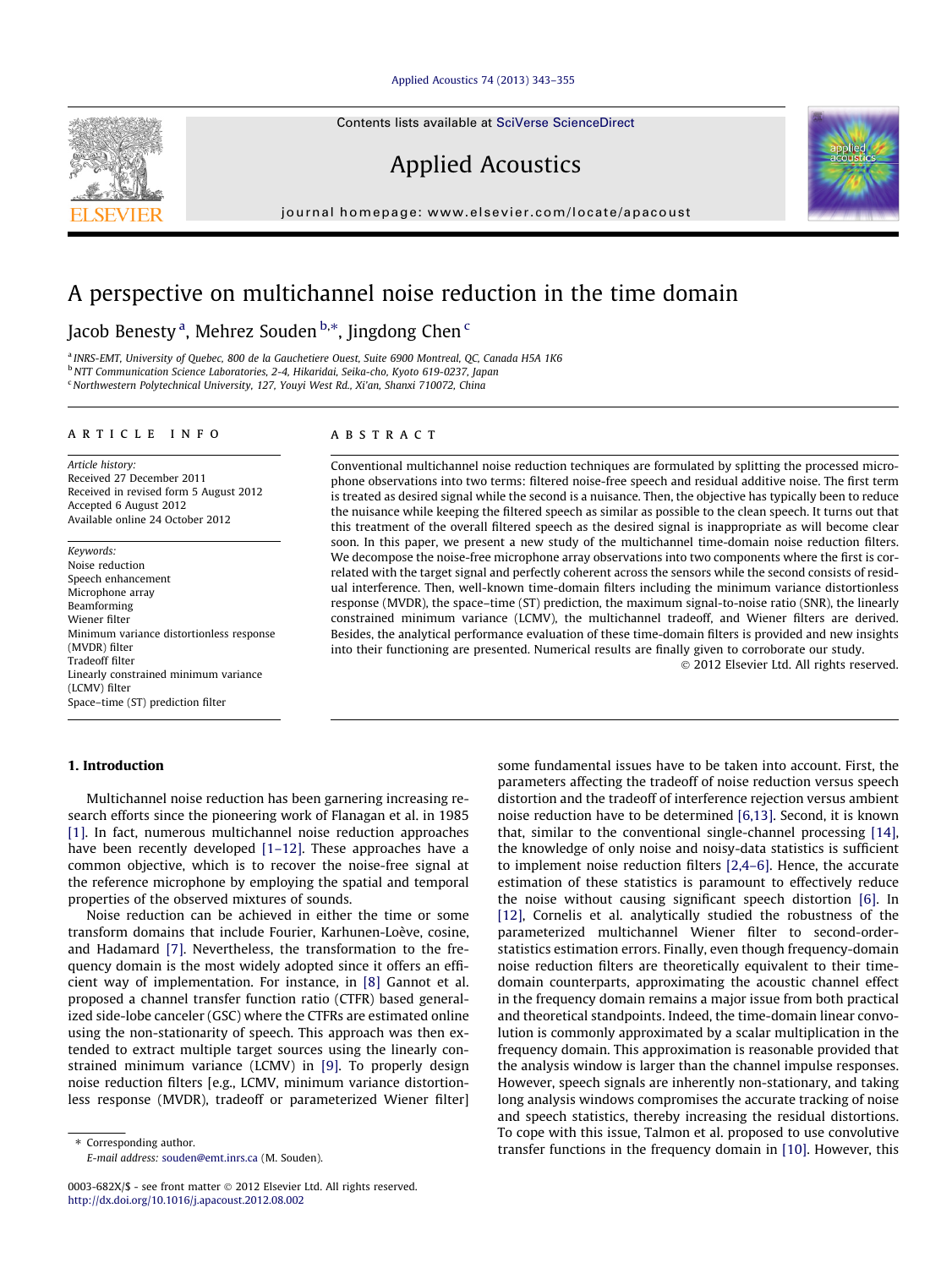<span id="page-1-0"></span>approach is still based on approximating the channel effect, and its performance cannot be exactly predicted from a theoretical point of view. Alternatively, the problem of noise reduction can be directly investigated in the time domain as in [\[2,4,11\]](#page-12-0). The analysis is then more rigorous since no approximation in some transformation domain is involved. However, the performance evaluation of the filtering techniques, including the aforementioned ones, is known to be of a challenge. This issue is addressed in this paper.

In this contribution, we introduce a new study of the timedomain multichannel noise reduction. In contrast to earlier conventional investigations, this study is based on the decomposition of the noise-free observations into two orthogonal components: the desired signal, which is fully coherent across the sensors and some additive interference. This decomposition is optimal in the second-order-statistics sense, and is, consequently, tailored to many widely used filters, including the maximum signal-to-noise ratio (SNR), MVDR, space–time (ST) prediction, LCMV, tradeoff, and Wiener filters. By utilizing this decomposition, we determine new expressions for these filters, and show that the time-domain MVDR, Wiener, tradeoff, and maximum SNR filters are identical up to a scaling factor. Finally, we carry out a simplified yet rigorous performance analysis of all these filters in terms of noise reduction, speech distortion, and output SNR. The concepts investigated in this paper can be easily extended to the transform domains including those mentioned above.

The remainder of this paper is organized as follows: Section 2 describes the signal propagation model. Section 3 outlines the second-order-statistics-based decomposition of the multichannel noise-free speech observations into two orthogonal components. An explicit form of the time-domain steering vector is obtained. Section [4](#page-2-0) defines the objective performances metrics, namely the speech distortion index, noise reduction factor, and output SNR. These measures are perfectly tailored to the noise reduction formulation in this contribution. Section [5](#page-2-0) revisits optimal multichannel noise reduction techniques and provides new expressions for the maximum SNR, MVDR, ST prediction, LCMV, tradeoff, and Wiener filters. Section [6](#page-9-0) contains some simulation results that corroborate our study. Finally, Section [7](#page-12-0) concludes this work.

#### 2. Signal model

We consider the typical formulation of signal model in which an N-element microphone array captures a convolved source signal in some noise field. The received signals, at the discrete-time index k, are expressed as [\[2,3,6,8\]](#page-12-0)

$$
y_n(k) = g_n(k) * s(k) + v_n(k) = x_n(k) + v_n(k), \quad n = 1, 2, ..., N,
$$
 (1)

here  $g_n(k)$  is the impulse response from the unknown speech source  $s(k)$  location to the *n*th microphone,  $*$  stands for linear convolution, and  $v_n(k)$  is the additive noise at microphone *n*. We assume that the signals  $x_n(k)$  and  $v_n(k)$  are uncorrelated and zero mean. By definition,  $x_n(k) = g_n(k) * s(k)$  is coherent across the array for  $n = 1, 2, \ldots, N$ . The noise signals  $v_n(k)$  are typically either partially coherent or non-coherent across the array. All signals are considered to be real, broadband, and to simplify the development and analysis of the main ideas of this work, we further assume that they are Gaussian. Note here that the signal model in (1) is general and no particular transform will be used in the following. Thus, the results of this contribution can be easily extended to noise reduction in transform domains.

By processing the data by blocks of  $L$  samples, the signal model given in (1) can be put into a vector form as

$$
\mathbf{y}_n(k) = \mathbf{x}_n(k) + \mathbf{v}_n(k), \quad n = 1, 2, \dots, N,
$$
 (2)

where

$$
\mathbf{y}_n(k) = \begin{bmatrix} y_n(k) & y_n(k-1) & \cdots & y_n(k-L+1) \end{bmatrix}^T, \tag{3}
$$

is a vector of length L, superscript  $<sup>T</sup>$  denotes transpose of a vector or</sup> a matrix, and  $\mathbf{x}_n(k)$  and  $\mathbf{v}_n(k)$  are defined in a similar way to  $\mathbf{y}_n(k)$ . It is more convenient to concatenate the N vectors  $y_n(k)$  together as

$$
\mathbf{y}(k) = \begin{bmatrix} \mathbf{y}_1^T(k) & \mathbf{y}_2^T(k) & \cdots & \mathbf{y}_N^T(k) \end{bmatrix}^T = \mathbf{x}(k) + \mathbf{v}(k),
$$
 (4)

where vectors  $\mathbf{x}(k)$  and  $\mathbf{v}(k)$  of length NL are defined in a similar way to  $\mathbf{y}(k)$ . Since  $x_n(k)$  and  $v_n(k)$  are uncorrelated by assumption, the correlation matrix (of size  $NL \times NL$ ) of the microphone signals is

$$
\mathbf{R}_{\mathbf{y}} = E[\mathbf{y}(k)\mathbf{y}^T(k)] = \mathbf{R}_{\mathbf{x}} + \mathbf{R}_{\mathbf{v}},
$$
\n(5)

where  $E[\cdot]$  denotes mathematical expectation, and  $\mathbf{R}_{\mathbf{x}} = E[\mathbf{x}(k)\mathbf{x}^T(k)]$ and  $\mathbf{R}_{\mathbf{v}} = E[\mathbf{v}(k)\mathbf{v}^T(k)]$  are the correlation matrices of  $\mathbf{x}(k)$  and  $\mathbf{v}(k)$ , respectively.

With the above signal models, the objective of noise reduction is to estimate any one of the signals  $x_n(k)$  [\[2,4,8,11\]](#page-12-0). Without loss of generality, we choose to estimate the speech signal received at microphone 1, i.e.,  $x_1(k)$  in this paper. Our problem then may be stated as follows [\[2\]](#page-12-0): given the N noisy signals  $y_n(k)$ , our aim is to estimate  $x_1(k)$  and minimize the contribution of the noise terms  $v_n(k)$  in the array output.

#### 3. Linear array model

In our linear array model, we estimate the desired signal on a sample basis from the corresponding observation signal vector of length  $NL$ . At time  $k$ , the signal estimate is obtained as

$$
\hat{\mathbf{x}}_1(k) = \mathbf{h}^T \mathbf{y}(k),\tag{6}
$$

where **h** is a finite-impulse-response (FIR) filter of length NL. The linear model in (6) can be rewritten as

$$
\hat{\mathbf{x}}_1(k) = \mathbf{h}^T[\mathbf{x}(k) + \mathbf{v}(k)] = \mathbf{x}_f(k) + \mathbf{v}_{rn}(k),\tag{7}
$$

where  $x_f(k) = \mathbf{h}^T \mathbf{x}(k)$  is the filtered speech signal and  $v_{\text{rn}}(k) = \mathbf{h}^T \mathbf{v}(k)$ is the residual noise. From (7), we see that  $\hat{x}_1(k)$  depends on the vector  $\mathbf{x}(k)$ ; however, our desired signal at time k is only  $x_1(k)$  [not the whole vector  $\mathbf{x}(k)$ ]. Therefore, we should decompose  $\mathbf{x}(k)$  into two orthogonal vectors: one corresponds to the desired signal at time  $k$  and the other corresponds to the interference. Indeed, it is easy to see that this decomposition is

$$
\mathbf{x}(k) = x_1(k)\mathbf{y}_\mathbf{x} + \mathbf{x}'(k) = \mathbf{x}_d(k) + \mathbf{x}'(k),
$$
\n(8)

where  $\mathbf{x}_d(k) = x_1(k)\gamma_{\mathbf{x}}$  is the desired signal vector (of length NL),  $\mathbf{x}'(k)$ is the interference signal vector (of length NL),

$$
\gamma_{\mathbf{x}} = \begin{bmatrix} \gamma_{\mathbf{x}_1}^T & \gamma_{\mathbf{x}_2}^T & \cdots & \gamma_{\mathbf{x}_N}^T \end{bmatrix}^T
$$
 (9)

is the normalized [with respect to  $x_1(k)$ ] cross-correlation vector (of length  $NL$ ) between  $x_1(k)$  and  $\mathbf{x}(k)$ ,

$$
\gamma_{\mathbf{x}_n} = \begin{bmatrix} \gamma_{\mathbf{x}_n,0} & \gamma_{\mathbf{x}_n,1} & \gamma_{\mathbf{x}_n,L-1} \end{bmatrix}^T = \frac{E[\mathbf{x}_1(k)\mathbf{x}_n(k)]}{E[\mathbf{x}_1^2(k)]}, \quad n = 1,2,\ldots,N
$$
\n(10)

is the normalized cross-correlation vector (of length L) between  $x_1(k)$  and  $\mathbf{x}_n(k)$ ,

$$
\gamma_{\mathbf{x}_n,l} = \frac{E[x_1(k)x_n(k-l)]}{E[x_1^2(k)]}, \ l = 0, 1, \dots, L-1
$$
\n(11)

is the normalized cross-correlation coefficient between  $x_1(k)$  and  $x_n(k - l)$ , and

$$
\mathbf{x}'(k) = \mathbf{x}(k) - x_1(k)\gamma_{\mathbf{x}},\tag{12}
$$

$$
E[x_1(k)\mathbf{x}'(k)] = \mathbf{0}.\tag{13}
$$

Substituting (8) into (7), we get

$$
\hat{\mathbf{x}}_1(k) = \mathbf{h}^T[\mathbf{x}_1(k)\mathbf{y}_\mathbf{x} + \mathbf{x}'(k) + \mathbf{v}(k)], = \mathbf{x}_{fd}(k) + \mathbf{x}'_{ri}(k) + \mathbf{v}_{rn}(k), \qquad (14)
$$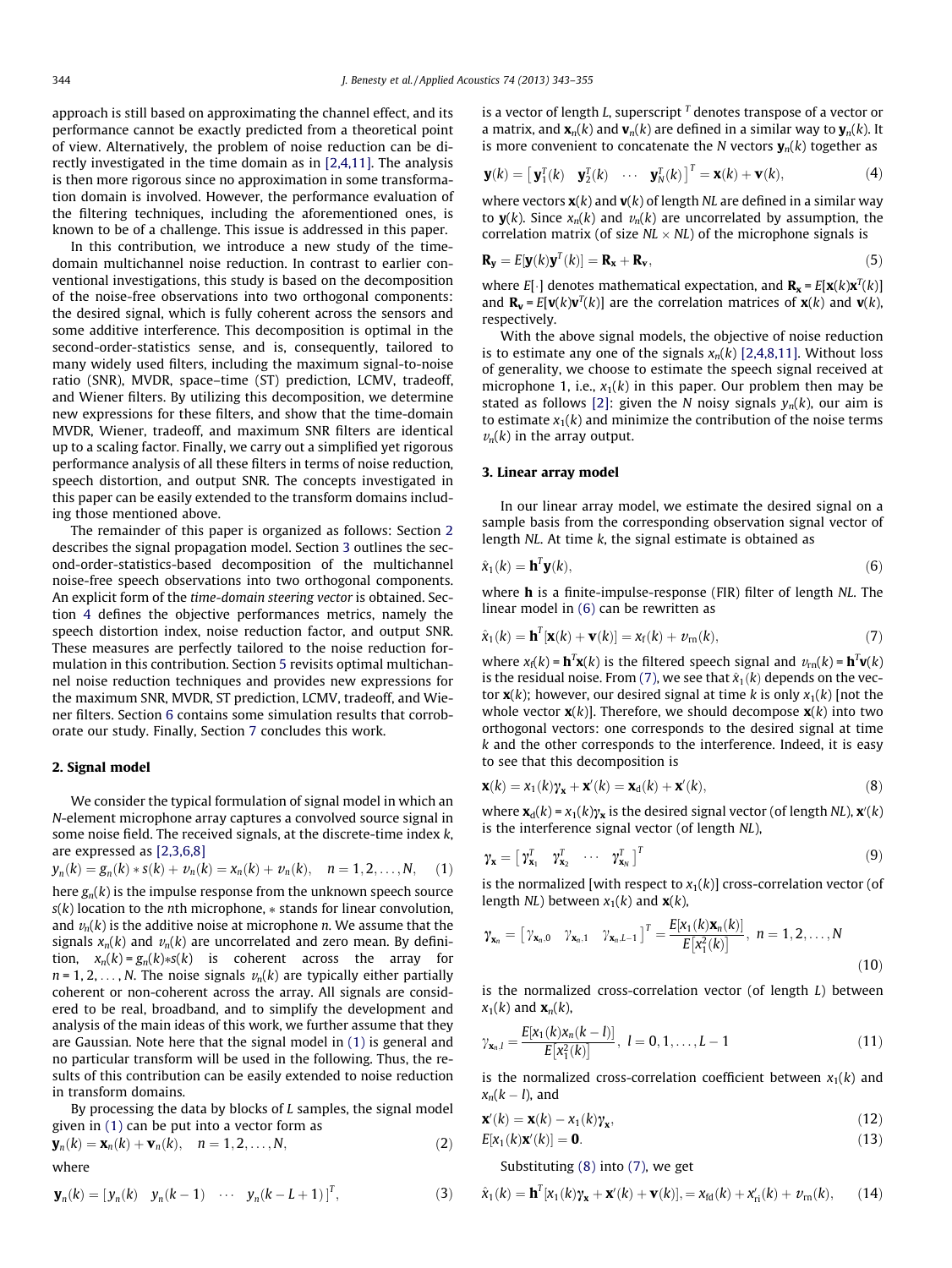<span id="page-2-0"></span>where  $x_{\text{fd}}(k) = x_1(k) \mathbf{h}^T \gamma_{\mathbf{x}}$  is the filtered desired signal and  $x'_{\text{ri}}(k) =$  $\mathbf{h}^T\mathbf{x}'(k)$  is the residual interference. We observe that the estimate of the desired signal at time  $k$  is the sum of three terms: the first one is clearly the filtered desired signal while the two others are the filtered undesired signals (interference-plus-noise). Since the three terms are mutually uncorrelated, the variance of  $\hat{x}_1(k)$  is

$$
\sigma_{\tilde{x}_1}^2 = \sigma_{x_{\text{fd}}}^2 + \sigma_{x_{\text{rf}}}^2 + \sigma_{v_{\text{rn}}}^2, \tag{15}
$$

where

$$
\sigma_{\mathbf{x}_{\text{td}}}^2 = \sigma_{\mathbf{x}_1}^2 (\mathbf{h}^T \boldsymbol{\gamma}_\mathbf{x})^2
$$
  
=  $\mathbf{h}^T \mathbf{R}_{\mathbf{x}_d} \mathbf{h},$  (16)

$$
\sigma_{x'_{ni}}^2 = \mathbf{h}^T \mathbf{R}_{x'} \mathbf{h}
$$

$$
= \mathbf{h}^T \mathbf{R}_{\mathbf{x}} \mathbf{h} - \sigma_{x_1}^2 (\mathbf{h}^T \gamma_{\mathbf{x}})^2,
$$
\n(17)

$$
\sigma_{\nu_{\rm m}}^2 = \mathbf{h}^T \mathbf{R}_\mathbf{v} \mathbf{h},\tag{18}
$$

 $\sigma_{x_1}^2 = E[x_1^2(k)]$  is the variance of the desired signal,  $\mathbf{R}_{x_d} = \sigma_{x_1}^2 \gamma_x \gamma_x^2$  is the correlation matrix (whose rank is equal to 1) of  $\mathbf{x}_d(k)$ , and  $\mathbf{R}_{\mathbf{x}^\prime} = E[\mathbf{x}^\prime(k) \mathbf{x}^\prime{}^T(k)]$  is the correlation matrix of  $\mathbf{x}^\prime(k)$ . Comparing the decomposition of the filtered microphone observations in [\(14\),](#page-1-0) and recalling its narrowband counterpart in the frequency domain [\[6,8\]](#page-12-0) we clearly see that  $\gamma_x$  plays the role of the steering vector of the desired source. Thus  $\gamma_{\mathbf{x}}$  can be viewed as the time-domain steering vector of the desired signal.

#### 4. Performance measures

In this section, we define some useful performance measures that will allow us to study the different multichannel noise reduction algorithms in the time domain developed later in this paper. Since the signal we want to recover is the clean (but convolved) signal received at microphone 1, i.e.,  $x_1(k)$ , this microphone will be serving as the reference sensor. In other words, we define our performance measures by taking the first microphone signal as a reference as we clarify in the following. These definitions slightly differ from traditional (old) definitions that can be found in previous Refs. [\[7,14\]](#page-12-0) in the sense that the decomposition of the noisefree speech observations described above is taken into account.

The first important measure is the input SNR defined as:

$$
iSNR = \frac{\sigma_{x_1}^2}{\sigma_{y_1}^2},\tag{19}
$$

where  $\sigma_{\nu_1}^2 = E[\nu_1^2(k)]$  is the variance of the noise at microphone 1. To quantify the level of noise remaining at the output of the filter, we define the output SNR as the ratio of the variance of the filtered desired signal over the variance of the residual interference-plus-noise, $<sup>1</sup>$  i.e.,</sup>

$$
oSNR(\mathbf{h}) = \frac{\sigma_{\chi_{\text{td}}}^2}{\sigma_{\chi_{\text{rd}}}^2 + \sigma_{\nu_{\text{rn}}}^2} = \frac{\sigma_{\chi_1}^2 (\mathbf{h}^T \gamma_{\chi})^2}{\mathbf{h}^T \mathbf{R}_{\text{in}} \mathbf{h}},
$$
(20)

where

$$
\mathbf{R}_{in} = \mathbf{R}_{\mathbf{x}'} + \mathbf{R}_{\mathbf{v}} \tag{21}
$$

is the interference-plus-noise correlation matrix. The objective of the noise reduction filter is to make the output SNR greater than the input SNR.

For the particular filter  $\mathbf{h} = \mathbf{i}_1$ , where  $\mathbf{i}_1$  is the first column of the identity matrix **I** (of size  $NL \times NL$ ), we have

 $oSNR(i_1) = iSNR.$  (22)

With the FIR filter  $\mathbf{i}_1$ , the SNR is not improved.

For any two vectors **h** and  $\gamma_x$  and a positive definite matrix  $\mathbf{R}_{in}$ , we have

$$
(\mathbf{h}^T \boldsymbol{\gamma}_{\mathbf{x}})^2 \leqslant (\mathbf{h}^T \mathbf{R}_{in} \mathbf{h}) \Big( \boldsymbol{\gamma}_{\mathbf{x}}^T \mathbf{R}_{in}^{-1} \boldsymbol{\gamma}_{\mathbf{x}} \Big). \tag{23}
$$

Applying the previous inequality to (20), we deduce an upper bound for the output SNR:

$$
oSNR(\mathbf{h}) \leqslant \sigma_{x_1}^2 \gamma_{\mathbf{x}}^T \mathbf{R}_{in}^{-1} \gamma_{\mathbf{x}}, \quad \forall \mathbf{h}.
$$
\n(24)

We define the array gain as the ratio of the output SNR (after beamforming) over the input SNR (at the reference microphone) [\[15,16\]](#page-12-0), i.e.,

$$
A(\mathbf{h}) = \frac{\text{oSNR}(\mathbf{h})}{\text{iSNR}}.\tag{25}
$$

From (24), we deduce that the maximum array gain is

$$
\mathcal{A}_{\text{max}} = \sigma_{\nu_1}^2 \gamma_{\mathbf{x}}^T \mathbf{R}_{\text{in}}^{-1} \gamma_{\mathbf{x}}.
$$
 (26)

The noise reduction factor [\[14,17\]](#page-12-0) quantifies the amount of noise rejected by the filter. This quantity is defined as the ratio of the variance of the noise at the reference microphone over the variance of the interference-plus-noise remaining after the beamforming, i.e.,

$$
\xi_{\rm nr}(\mathbf{h}) = \frac{\sigma_{\nu_1}^2}{\sigma_{x_{\rm ri}}^2 + \sigma_{\nu_{\rm rn}}^2} = \frac{\sigma_{\nu_1}^2}{\mathbf{h}^T \mathbf{R}_{\rm in} \mathbf{h}}.\tag{27}
$$

The noise reduction factor is expected to be lower bounded by 1 for optimal filters.

In practice, the FIR filter, h, may distort the desired signal. In order to evaluate the level of this distortion, we define the speech reduction factor [\[2\]](#page-12-0) as the variance of the desired signal over the variance of the filtered desired signal at the output of the beamformer, i.e.,

$$
\xi_{\rm sr}(\mathbf{h}) = \frac{\sigma_{\chi_1}^2}{\sigma_{\chi_{\rm fd}}^2} = \frac{1}{\left(\mathbf{h}^T \gamma_{\mathbf{x}}\right)^2}.
$$
 (28)

An important observation is that the design of a filter that does not distort the desired signal requires the constraint

$$
\mathbf{h}^T \gamma_{\mathbf{x}} = 1. \tag{29}
$$

Thus, the speech reduction factor is equal to 1 if there is no distortion and expected to be greater than 1 when distortion occurs.

By making the appropriate substitutions, one can derive the relationship among the previous measures:

$$
A(\mathbf{h}) = \frac{\text{oSNR}(\mathbf{h})}{i \text{SNR}} = \frac{\xi_{\text{nr}}(\mathbf{h})}{\xi_{\text{sr}}(\mathbf{h})}.
$$
\n(30)

When no distortion occurs, the array gain coincides with the noise reduction factor.

Another useful performance measure is the speech distortion index [\[14\]](#page-12-0) defined as

$$
v_{sd}(\mathbf{h}) = \frac{E\{[\mathbf{x}_{td}(k) - \mathbf{x}_1(k)]^2\}}{\sigma_{\mathbf{x}_1}^2} = (\mathbf{h}^T \mathbf{\gamma_x} - 1)^2.
$$
 (31)

The speech distortion index is always greater than or equal to 0 and should be upper bounded by 1 for optimal filters; so the higher is the value of  $v_{sd}(\mathbf{h})$ , the more the desired signal is distorted.

#### 5. Optimal noise reduction filters

In this section, we revisit the most popular multichannel noise reduction filters. Using the new decomposition in Section [3,](#page-1-0) we provide new simplified expressions for the maximum SNR, Wiener,

In this paper, we consider the interference as part of the noise in the definitions of the performance measures.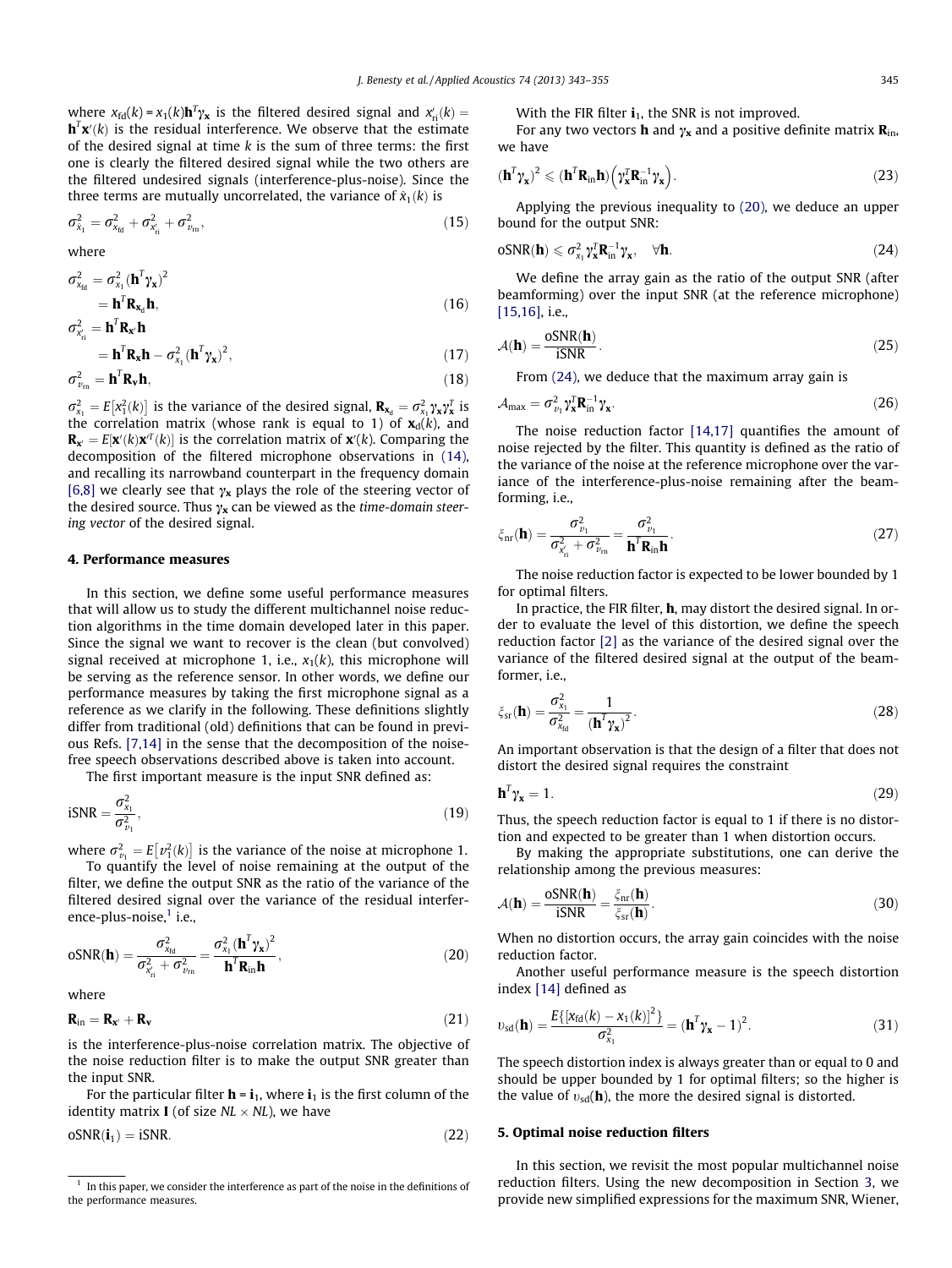<span id="page-3-0"></span>

Fig. 1. Effect of the number of taps, L, on the signal distortion index. (a) MVDR and LCMV, T<sub>60</sub> = 240 ms. (b) Tradeoff filter with  $\mu$  = 5 and  $\mu$  = 1, T<sub>60</sub> = 240 ms. (c) MVDR and LCMV,  $T_{60}$  = 580 ms. (d) Tradeoff filter with  $\mu$  = 5 and  $\mu$  = 1,  $T_{60}$  = 580 ms. Old and new definitions of the signal distortion index are compared. The input speech-to-fan-noise and speech-to-babble-noise ratios are equal to 10 dB.

MVDR, ST prediction, tradeoff, and LCMV filters. A better understanding of the functioning of these filters is then gained thanks to these expressions.

#### 5.1. Maximum SNR filter

The maximum SNR filter,  $h_{\text{max}}$ , is obtained by maximizing the output SNR as defined in [\(20\)](#page-2-0). Therefore,  $\mathbf{h}_{\text{max}}$  is the eigenvector corresponding to the maximum eigenvalue of the matrix  $\mathbf{R}_{\text{in}}^{-1}\mathbf{R}_{\mathbf{x}_\text{d}}$ . Let us denote this eigenvalue by  $\lambda_{\text{max}}$ . Since the rank of the matrix  $\mathbf{R}_{\mathbf{x}_d}$  is equal to 1, we have

$$
\lambda_{\text{max}} = \text{tr}\left(\mathbf{R}_{\text{in}}^{-1}\mathbf{R}_{\mathbf{x}_d}\right) = \sigma_{x_1}^2 \gamma_{\mathbf{x}}^T \mathbf{R}_{\text{in}}^{-1} \gamma_{\mathbf{x}},\tag{32}
$$

where  $tr(\cdot)$  denotes the trace of a square matrix. As a result,

$$
oSNR(\mathbf{h}_{\text{max}}) = \sigma_{x_1}^2 \gamma_{\mathbf{x}}^T \mathbf{R}_{\text{in}}^{-1} \gamma_{\mathbf{x}},
$$
\n(33)

which corresponds to the maximum possible SNR according to the inequality in [\(24\)](#page-2-0). Obviously, we also have

$$
\mathbf{h}_{\text{max}} = \alpha \mathbf{R}_{\text{in}}^{-1} \gamma_{\mathbf{x}},\tag{34}
$$

where  $\alpha$  is an arbitrary scaling factor different from zero. While this factor has no effect on the output SNR, it may have on the speech distortion. In fact, all filters (except for the LCMV) derived in the rest of this paper are equivalent up to a scaling factor. These filters also

try to find the respective scaling factors depending on what we optimize.

#### 5.2. Mean-square error (MSE) criterion

We define the error signal between the estimated and desired signals as

$$
e(k) = \hat{x}_1(k) - x_1(k) = \mathbf{h}^T \mathbf{y}(k) - x_1(k),
$$
\n(35)

which can be written as the sum of two error signals:

$$
e(k) = e_d(k) + e_r(k), \qquad (36)
$$

where

$$
e_{\rm d}(k) = x_{\rm fd}(k) - x_1(k) \tag{37}
$$

is the signal distortion due to the FIR filter and

$$
e_{\rm r}(k) = x'_{\rm ri}(k) + v_{\rm rn}(k) \tag{38}
$$

represents the residual interference-plus-noise.

The mean-square error (MSE) is then

$$
J(\mathbf{h}) = E[e^2(k)] = J_d(\mathbf{h}) + J_r(\mathbf{h}),
$$
\n(39)

where

$$
J_d(\mathbf{h}) = E[e_d^2(k)] = \sigma_{x_1}^2(\mathbf{h}^T \gamma_{\mathbf{x}} - 1)^2
$$
 (40)

and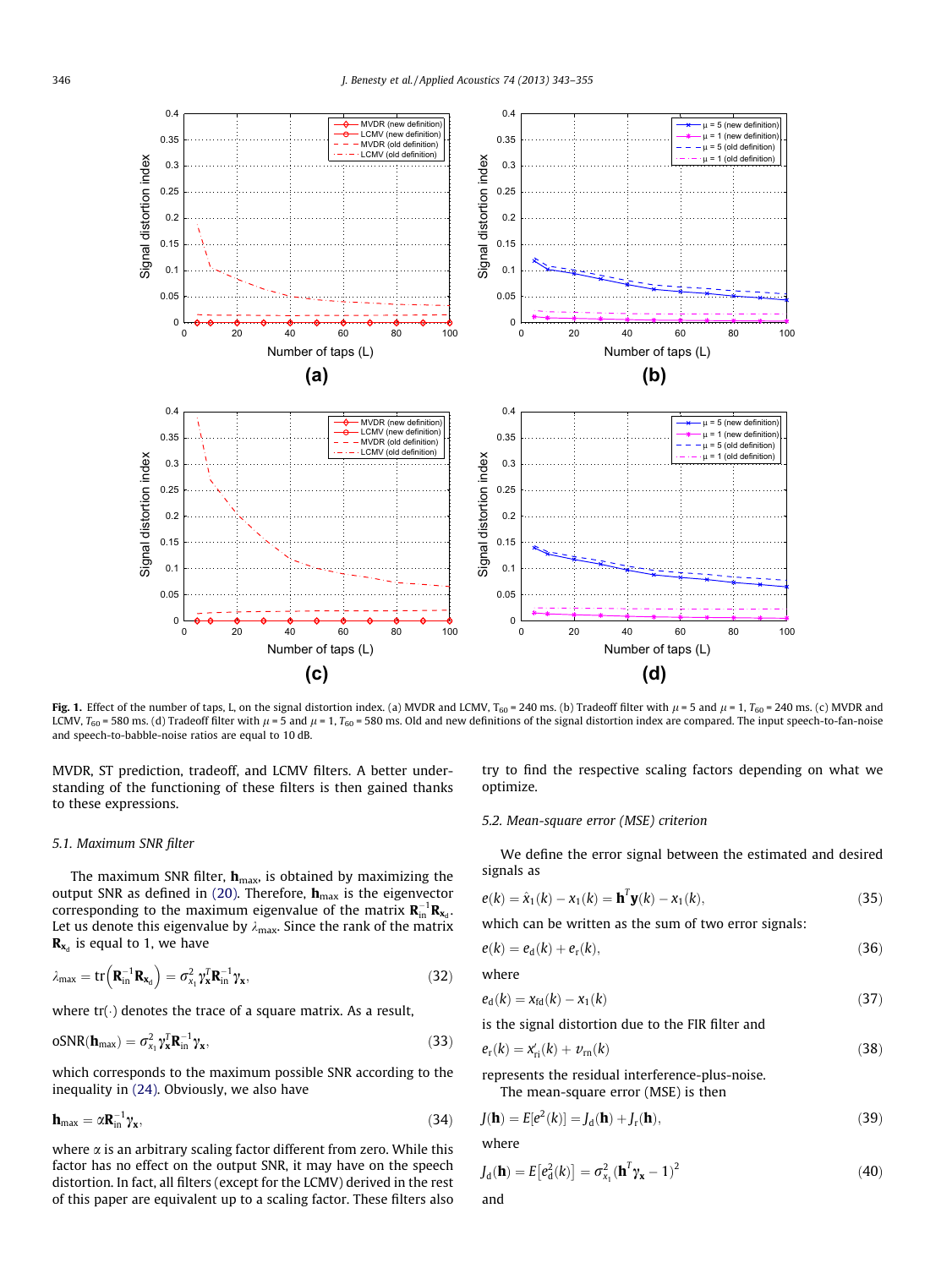<span id="page-4-0"></span>

Fig. 2. Effect of the number of taps, L, on the noise reduction factor. (a) MVDR and LCMV,  $T_{60} = 240$  ms. (b) Tradeoff filter with  $\mu$  = 5 and  $\mu$  = 1,  $T_{60} = 240$  ms. (c) MVDR and LCMV,  $T_{60}$  = 580 ms. (d) Tradeoff filter with  $\mu$  = 5 and  $\mu$  = 1,  $T_{60}$  = 580 ms. Old and new definitions of the noise reduction factor are compared. The input speech-to-fan-noise and speech-to-babble-noise ratios are equal to 10 dB.

$$
J_{\rm r}(\mathbf{h}) = E[e_{\rm r}^{2}(k)] = \sigma_{\mathbf{x}_{\rm r}^{2}}^{2} + \sigma_{v_{\rm m}}^{2}.
$$
 (41) 5.3. Wiener j

For the particular filter  $h = i_1$ , the MSE is

$$
J(\mathbf{i}_1) = \sigma_{v_1}^2,\tag{42}
$$

so there is neither noise reduction nor speech distortion. We can now define the normalized MSE (NMSE) as

$$
\widetilde{J}(\mathbf{h}) = \frac{J(\mathbf{h})}{J(\mathbf{i}_1)} = iSNR \cdot v_{sd}(\mathbf{h}) + \frac{1}{\xi_{nr}(\mathbf{h})},
$$
\n(43)

where

$$
v_{sd}(\mathbf{h}) = \frac{J_d(\mathbf{h})}{\sigma_{x_1}^2},\tag{44}
$$

$$
\xi_{\rm nr}(\mathbf{h}) = \frac{\sigma_{v_1}^2}{J_{\rm r}(\mathbf{h})}.\tag{45}
$$

This shows how the MSEs are related to some of the performance measures.

It is clear that the objective of noise reduction with the linear array model is to find optimal FIR filters that would either minimize  $J(\mathbf{h})$  or minimize  $J_r(\mathbf{h})$  or  $J_d(\mathbf{h})$  subject to some constraint.

#### filter

The Wiener filter is easily derived by taking the gradient of the MSE,  $J(h)$ , with respect to  $h$  and equating the result to zero:

$$
\mathbf{h}_{\mathsf{W}} = \mathbf{R}_{\mathsf{y}}^{-1} \mathbf{R}_{\mathsf{x}_d} \mathbf{i}_1 \tag{46}
$$

We can use the Woodbury's identity to invert  $\mathbf{R}_{v}$  with the fact that  $\mathbf{R}_{\mathbf{x}_d} \mathbf{i}_1 = \sigma_{x_1}^2 \gamma_{\mathbf{x}}$  to rewrite (46) as

$$
\mathbf{h}_{\mathsf{W}} = \frac{\mathbf{R}_{\mathrm{in}}^{-1} \mathbf{R}_{\mathbf{x}_{\mathrm{d}}}}{1 + \lambda_{\mathrm{max}}} \mathbf{i}_{1}.
$$
 (47)

Hence, we deduce that the output SNR is

$$
oSNR(\mathbf{h}_W) = \lambda_{\text{max}} \tag{48}
$$

and the speech distortion index is a clear function of the output SNR:

$$
v_{sd}(\mathbf{h}_W) = \frac{1}{\left(1 + \lambda_{max}\right)^2} \leqslant 1. \tag{49}
$$

The higher is the value of  $\lambda_{\text{max}}$  (and/or the number of microphones), the less the desired signal is distorted. Clearly, we also have:

$$
oSNR(\mathbf{h}_W) \geqslant iSNR,\tag{50}
$$

since the Wiener filter maximizes the output SNR.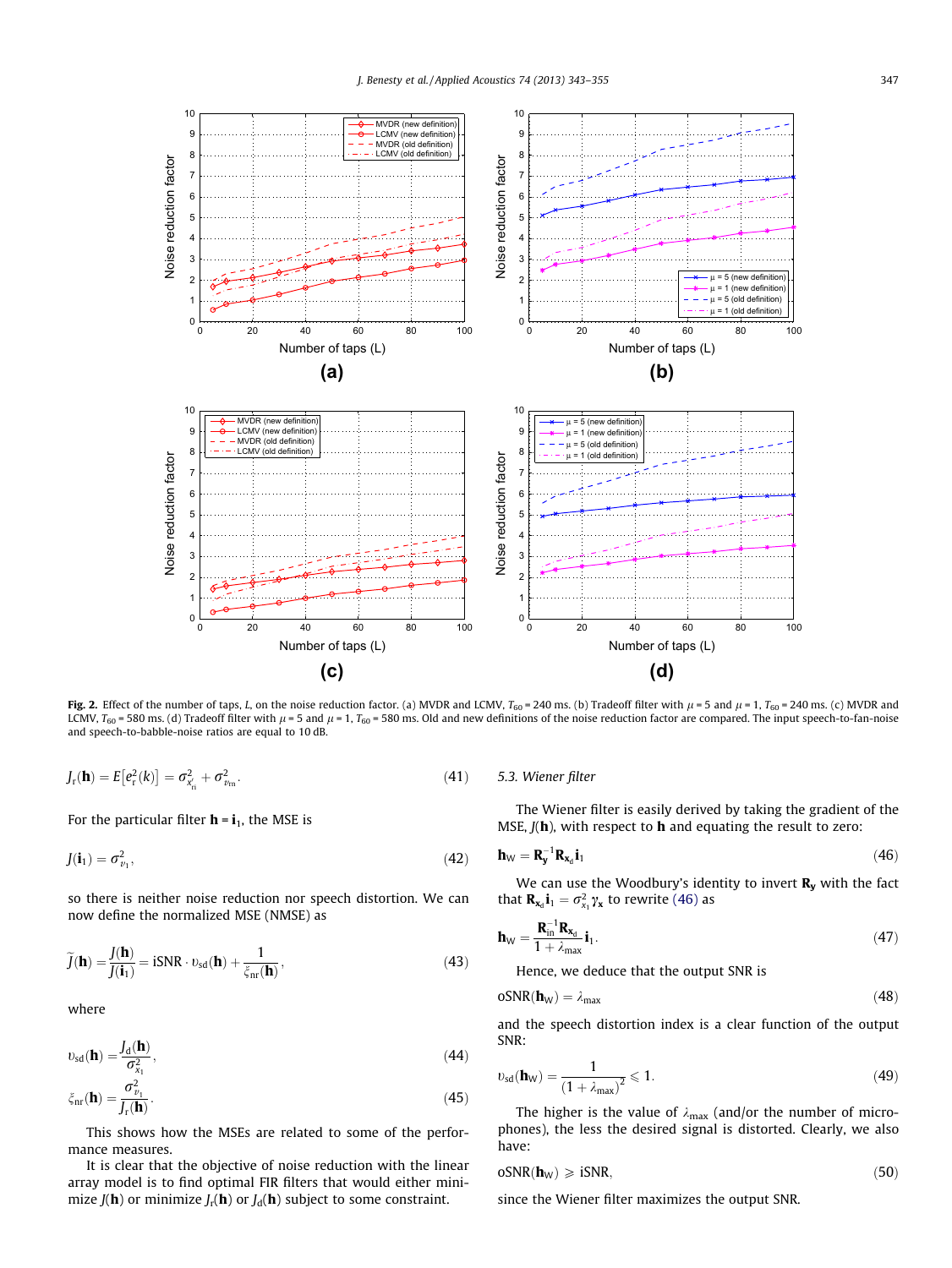<span id="page-5-0"></span>

Fig. 3. Effect of the number of taps, L, on the output SNR. (a) MVDR and LCMV,  $T_{60} = 240$  ms. (b) Tradeoff filter with  $\mu = 5$  and  $\mu = 1$ ,  $T_{60} = 240$  ms. (c) MVDR and LCMV,  $T_{60}$  = 580 ms. (d) Tradeoff filter with  $\mu$  = 5 and  $\mu$  = 1, T<sub>60</sub> = 580 ms. Old and new definitions of the noise reduction factor are compared. The input speech-to-fan-noise and speech-to-babble-noise ratios are equal to 10 dB.

It is of great interest to observe that the two filters  $\mathbf{h}_{\text{max}}$  and  $\mathbf{h}_{\text{W}}$ are equivalent up to a scaling factor. Indeed, taking

$$
\alpha = \frac{\sigma_{x_1}^2}{1 + \lambda_{\text{max}}} \tag{51}
$$

in [\(34\)](#page-3-0) (maximum SNR filter), we find [\(47\)](#page-4-0) (Wiener filter). Finally, with the Wiener filter the noise reduction factor is

$$
\xi_{nr}(\mathbf{h}_W) = \frac{(1 + \lambda_{max})^2}{iSNR \cdot \lambda_{max}} \geqslant \left(1 + \frac{1}{\lambda_{max}}\right)^2.
$$
\n(52)

Using [\(49\) and \(52\)](#page-4-0) in [\(43\),](#page-4-0) we find the minimum NMSE (MNMSE):

$$
\widetilde{J}(\mathbf{h}_W) = \frac{\text{ISNR}}{1 + \text{oSNR}(\mathbf{h}_W)} \leqslant 1. \tag{53}
$$

#### 5.4. MVDR filter

Another important filter, initially proposed by Capon [\[18\]](#page-12-0) and delineated in several forms [\[8,19\],](#page-12-0) is the MVDR beamformer which is obtained by minimizing the variance of the interferenceplus-noise at the beamformer output with the constraint that the desired signal is not distorted. Mathematically, this is equivalent to

 $min_{h} h^{T}R_{in}h$ 

$$
\begin{array}{ll}\n\mathbf{h} & \text{if } \\
\mathbf{s}.\mathbf{t} & \mathbf{h}^T \mathbf{\gamma_x} = 1,\n\end{array} \tag{54}
$$

for which the solution is

$$
\mathbf{h}_{\text{MVDR}} = \frac{\mathbf{R}_{\text{in}}^{-1} \gamma_{\mathbf{x}}}{\gamma_{\mathbf{x}}^{\mathsf{T}} \mathbf{R}_{\text{in}}^{-1} \gamma_{\mathbf{x}}} = \frac{\mathbf{R}_{\text{in}}^{-1} \mathbf{R}_{\mathbf{x}_d}}{\lambda_{\text{max}}} \, \mathbf{i}_1. \tag{55}
$$

Obviously, we can rewrite the MVDR as

$$
\mathbf{h}_{\text{MVDR}} = \frac{\mathbf{R}_{\mathbf{y}}^{-1} \gamma_{\mathbf{x}}}{\gamma_{\mathbf{x}}^{\mathbf{T}} \mathbf{R}_{\mathbf{y}}^{-1} \gamma_{\mathbf{x}}}.
$$
 (56)

Taking

$$
\alpha = \frac{\sigma_{x_1}^2}{\lambda_{\text{max}}} \tag{57}
$$

in [\(34\)](#page-3-0) (maximum SNR filter), we find (56) (MVDR filter), showing that the maximum SNR and MVDR filters are equivalent up to a scaling factor. The Wiener and MVDR filters are also simply related as follows:

$$
\mathbf{h}_{\mathrm{W}} = \alpha_0 \mathbf{h}_{\mathrm{MVDR}},\tag{58}
$$

where

$$
\alpha_0 = \mathbf{h}_W^T \gamma_{\mathbf{x}} = \frac{\lambda_x}{1 + \lambda_{\text{max}}}.
$$
\n(59)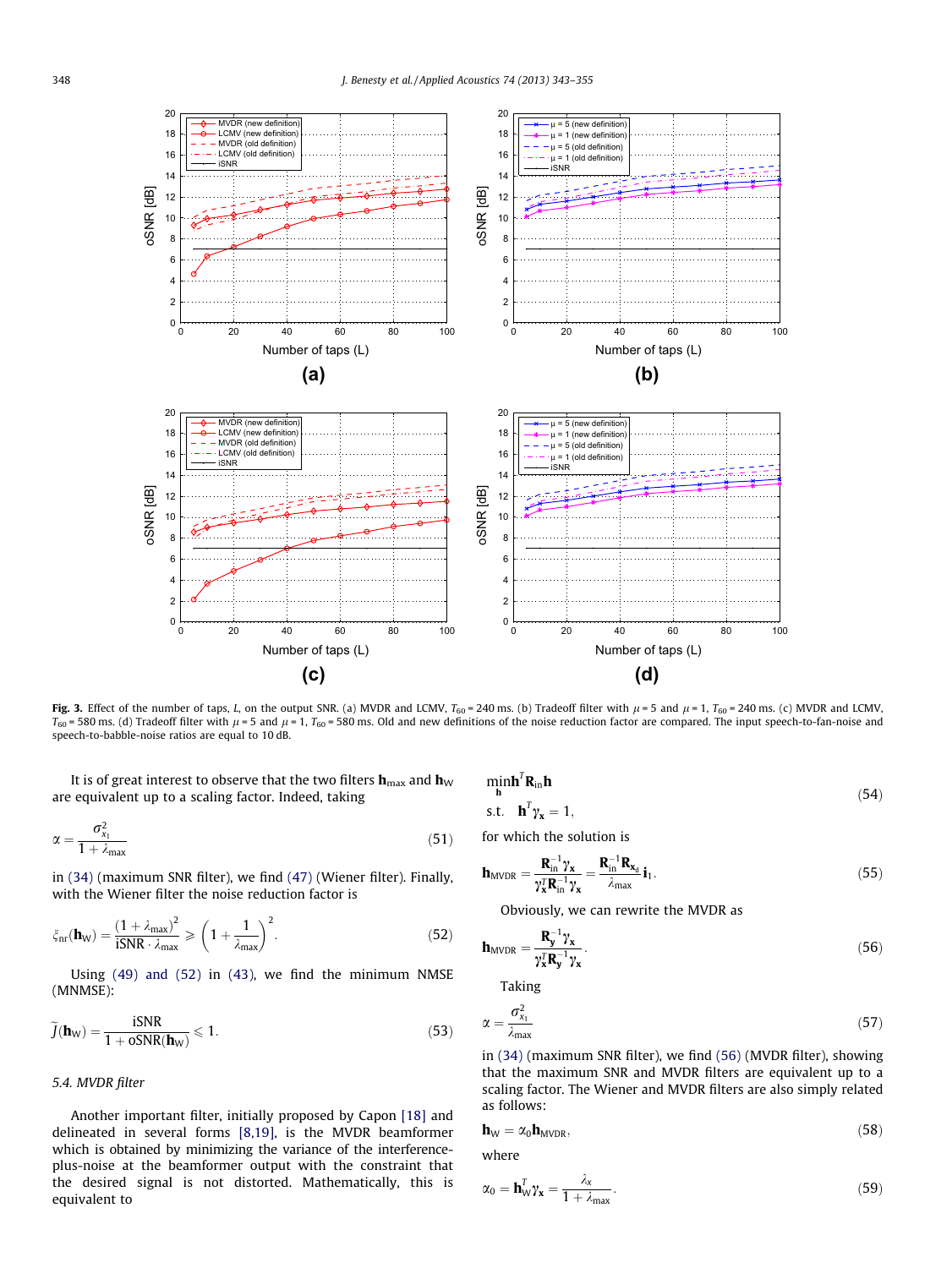<span id="page-6-0"></span>

Fig. 4. Desired signal and interference at the output of the multichannel Wiener filter. (a)  $T_{60} = 240$  ms. (b)  $T_{60} = 580$  ms. Four microphones are used. The number of filter taps is  $L = 50$ . The input speech-to-fan-noise and speech-to-babble-noise ratios are equal to 10 dB.

Here again the two filters  $\mathbf{h}_{\text{W}}$  and  $\mathbf{h}_{\text{MVDR}}$  are equivalent up to a scaling factor. From a theoretical point of view, this scaling is not significant but from a practical point of view it can be important. Indeed, the signals are usually non-stationary and the estimation is done frame by frame, so it is essential to have this scaling factor right from one frame to the other in order to avoid large distortions. Therefore, it is recommended to use the MVDR filter rather than the Wiener or maximum SNR filters in speech enhancement applications.

It is clear that we always have

$$
oSNR(\mathbf{h}_{MVDR}) = oSNR(\mathbf{h}_W),\tag{60}
$$

$$
v_{sd}(\mathbf{h}_{MVDR}) = 0,\tag{61}
$$

$$
\xi_{\rm sr}(\mathbf{h}_{\rm MVDR}) = 1,\tag{62}
$$

 $\zeta_{\rm nr}(\mathbf{h}_{\rm MVDR}) = \mathcal{A}(\mathbf{h}_{\rm MVDR}) \leq \zeta_{\rm nr}(\mathbf{h}_{\rm W}),$  (63)

and

$$
1 \geqslant \widetilde{J}(\mathbf{h}_{MVDR}) = \frac{1}{\mathcal{A}(\mathbf{h}_{MVDR})} \geqslant \widetilde{J}(\mathbf{h}_{W}).\tag{64}
$$

### 5.5. Link between the MVDR filter and the space–time prediction approach

In the ST prediction approach, we find a distortionless filter in two steps [\[2,4\]](#page-12-0).

First, we rewrite the error signal as

$$
e(k) = \mathbf{h}^T \mathbf{x}(k) - x_1(k) + \mathbf{h}^T \mathbf{v}(k) = e_d(k) + e_v(k),
$$
\n(65)

$$
x\in \mathbb{R}^n\setminus \mathbb{R}^n
$$

$$
e_{d}(k) = \mathbf{h}^{T}\mathbf{x}(k) - x_{1}(k),
$$
\n(66)

$$
e_{\mathbf{v}}(k) = \mathbf{h}^T \mathbf{v}(k). \tag{67}
$$

Assume now that we can find an ST filter g of length NL in such a way that

$$
\mathbf{x}(k) = x_1(k)\mathbf{g}.\tag{68}
$$

This filter extracts from  $\mathbf{x}(k)$  the correlated components to  $x_1(k)$ . Replacing (68) in (66), we obtain

$$
e_{d}(k) = (\mathbf{h}^{T}\mathbf{g} - 1)x_{1}(k). \tag{69}
$$

The distortionless filter with the ST approach is then obtained by

$$
\underset{\mathbf{h}}{\text{min}} \mathbf{h}^T \mathbf{R}_{\mathbf{v}} \mathbf{h} \quad \text{s.t.} \quad \mathbf{h}^T \mathbf{g} = 1. \tag{70}
$$

We deduce the solution:

$$
\mathbf{h}_{ST} = \frac{\mathbf{R}_{\mathbf{v}}^{-1} \mathbf{g}}{\mathbf{g}^T \mathbf{R}_{\mathbf{v}}^{-1} \mathbf{g}}.
$$
 (71)

The second step consists of finding the optimal  $g$  in the Wiener sense. For that, we need to define the error signal vector

$$
\mathbf{e}_{ST}(k) = \mathbf{x}(k) - x_1(k)\mathbf{g}
$$
 (72)

and form the MSE

$$
J(\mathbf{g}) = E[\mathbf{e}_{\text{ST}}^T(k)\mathbf{e}_{\text{ST}}(k)].
$$
\n(73)

Minimizing  $J(g)$  with respect to  $g$ , we easily find the optimal ST filter:

$$
\mathbf{g}_o = \gamma_{\mathbf{x}}.\tag{74}
$$

It is interesting to observe that the error signal vector with the optimal ST filter corresponds to the interference signal, i.e.,

$$
\mathbf{e}_{\mathrm{ST},0}(k) = \mathbf{x}(k) - x_1(k)\mathbf{g}_0 = \mathbf{x}'(k). \tag{75}
$$

This result is obviously expected because of the orthogonality principle.

Substituting (74) into (71), we finally find that

$$
\mathbf{h}_{ST} = \frac{\mathbf{R}_{\mathbf{v}}^{-1} \gamma_{\mathbf{x}}}{\gamma_{\mathbf{x}}^{\mathsf{T}} \mathbf{R}_{\mathbf{v}}^{-1} \gamma_{\mathbf{x}}}.
$$
(76)

Comparing  $h_{MVDR}$  with  $h_{ST}$ , we see that the latter is an approximation of the former. Indeed, in the ST approach the interference signal is neglected: instead of using the correlation matrix of the interference-plus-noise, only the correlation matrix of the noise is used. Nevertheless, this difference between both beamformers is due to the definition of our optimization problem in (70). Identical expressions of the MVDR and ST-prediction filter would have been obtained if we considered minimizing the overall mixture energy subject to the no distortion constraint.

#### 5.6. Tradeoff filter

In the tradeoff approach, we try to compromise between noise reduction and speech distortion. Instead of minimizing the MSE as we already did in finding the Wiener filter, we could minimize the speech distortion index with the constraint that the noise reduction factor is equal to a positive value that is greater than 1. Mathematically, this is equivalent to

$$
\min_{\mathbf{h}} J_{\mathbf{d}}(\mathbf{h})
$$
  
s.t.  $J_{\mathbf{r}}(\mathbf{h}) = \beta \sigma_{v_1}^2$ , (77)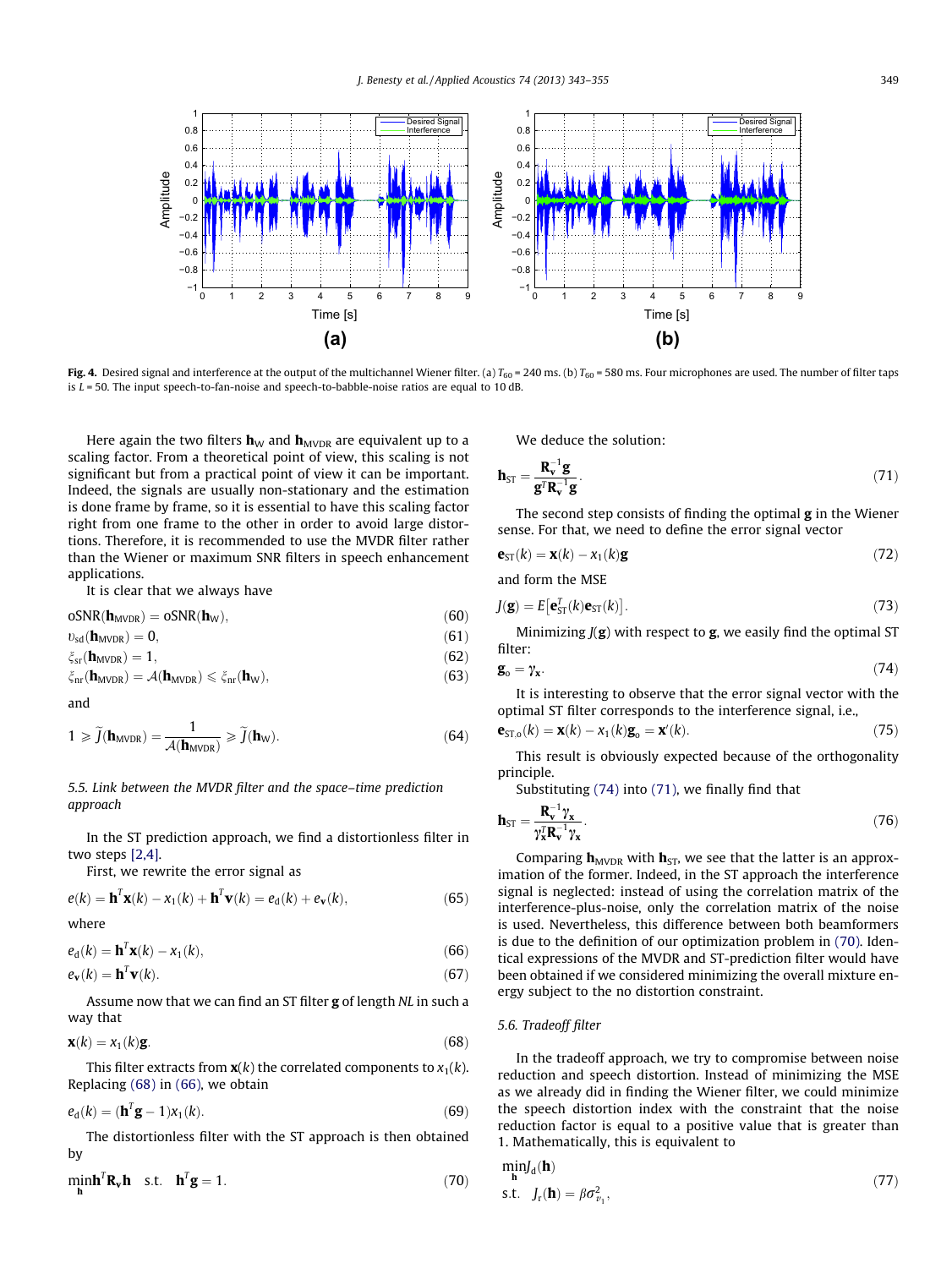<span id="page-7-0"></span>

Fig. 5. Effect of the number of taps on the PESQ measure between  $x_1(k)$  and the filtered signal. (a) MVDR and LCMV,  $T_{60}$  = 240 ms. (b) Tradeoff filter with  $\mu$  = 5 and  $\mu$  = 1,  $T_{60}$  = 240 ms. (c) MVDR and LCMV,  $T_{60}$  = 580 ms. (d) Tradeoff filter with  $\mu$  = 5 and  $\mu$  = 1,  $T_{60}$  = 580 ms. Old and new definitions of the PESQ measure are compared. The input speech-to-fan-noise and speech-to-babble-noise ratios are equal to 10 dB.

where  $0 < \beta < 1$  to insure that we get some noise reduction. By using a Lagrange multiplier,  $\mu \geq 0$ , to adjoin the constraint to the cost function, we easily deduce the tradeoff filter:

$$
\mathbf{h}_{\mathrm{T},\mu} = \sigma_{\mathrm{x}_1}^2 \left[ \sigma_{\mathrm{x}_1}^2 \gamma_{\mathrm{x}} \gamma_{\mathrm{x}}^T + \mu \mathbf{R}_{\mathrm{in}} \right]^{-1} \gamma_{\mathrm{x}} = \frac{\mathbf{R}_{\mathrm{in}}^{-1} \gamma_{\mathrm{x}}}{\mu \sigma_{\mathrm{x}_1}^{-2} + \gamma_{\mathrm{x}}^T \mathbf{R}_{\mathrm{in}}^{-1} \gamma_{\mathrm{x}}},\tag{78}
$$

where the Lagrange multiplier,  $\mu$ , satisfies  $J_r(\mathbf{h}) = \beta \sigma_{v_1}^2$ . By substituting (78) into the constraint in [\(77\)](#page-6-0), we determine the relationship between the tuning parameter  $\mu$  and the resulting noise reduction

$$
\beta = \frac{\text{iSNR} \lambda_{\text{max}}}{(\mu + \lambda_{\text{max}})^2}.
$$
\n(79)

In particular, for

- $\mu = 1$ ,  $\mathbf{h}_{T,1} = \mathbf{h}_{W}$ , which is the Wiener filter;
- $\mu = 0$ ,  $\mathbf{h}_{\text{T,0}} = \mathbf{h}_{\text{MVDR}}$ , which is the MVDR filter;
- $\mu$  > 1, results in a filter with low residual noise at the expense of high speech distortion;
- $\mu$  < 1, results in a filter with high residual noise and low speech distortion.

Again, we observe here as well that the tradeoff, Wiener, and maximum SNR filters are equivalent up to a scaling factor. As a result, the output SNR of the tradeoff filter is independent of  $\mu$ and is identical to the output SNR of the Wiener filter, i.e.,

$$
oSNR(\mathbf{h}_{T,\mu}) = oSNR(\mathbf{h}_W), \quad \forall \mu.
$$
\n(80)

#### 5.7. LCMV filter

We can derive an LCMV filter [\[20,21\]](#page-12-0), which can handle more than one linear constraint, by exploiting the structure of the noise signal. In Section [3](#page-1-0), we decomposed the vector  $\mathbf{x}(k)$  into two orthogonal components to extract the desired signal,  $x_1(k)$ . We can also decompose (but for a different objective as explained below) the noise signal vector,  $\mathbf{v}(k)$ , into two orthogonal terms:

$$
\mathbf{v}(k) = v_1(k)\mathbf{v}_\mathbf{v} + \mathbf{v}'(k),\tag{81}
$$

where  $\gamma_v$  and  $\mathbf{v}'(k)$  are defined in a similar way to  $\gamma_x$  and  $\mathbf{x}'(k)$ . Now, our problem is the following. We wish to perfectly recover our desired signal,  $x_1(k)$ , and completely remove the correlated noise components,  $v_1(k)\gamma_v$ . Thus, the two constraints can be put together in a matrix form as

$$
\mathbf{C}^T \mathbf{h} = \mathbf{i},\tag{82}
$$

where

$$
\mathbf{C} = [\gamma_{\mathbf{x}} \quad \gamma_{\mathbf{v}}] \tag{83}
$$

is our constraint matrix of size  $NL \times 2$  and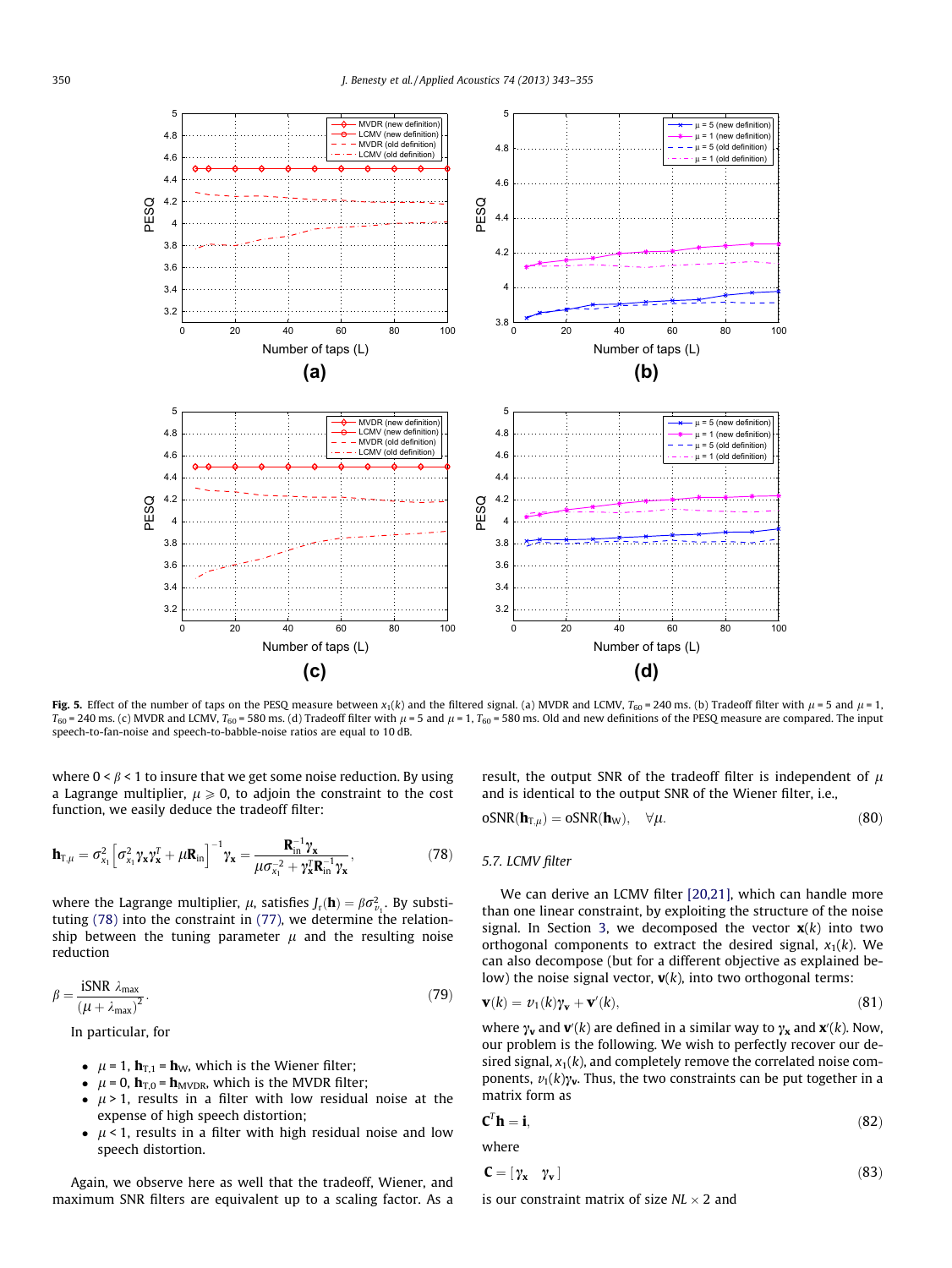<span id="page-8-0"></span>

Fig. 6. Effect of the input speech-to-babble noise ratio on the signal distortion index. (a) MVDR and LCMV,  $T_{60} = 240$  ms. (b) Tradeoff filter with  $\mu = 5$  and  $\mu = 1$ ,  $T_{60} = 240$  ms. (c) MVDR and LCMV,  $T_{60}$  = 580 ms. (d) Tradeoff filter with  $\mu$  = 5 and  $\mu$  = 1,  $T_{60}$  = 580 ms. Old and new definitions of the signal distortion index are compared. Number of filter taps,  $L = 50$ . The input speech-to-fan-noise ratio is 10 dB.

 $\mathbf{i} = \begin{bmatrix} 1 & 0 \end{bmatrix}^T$ .

Then, our optimal filter is obtained by minimizing the energy at the filter output, with the constraints that the correlated noise components are canceled and the desired speech is preserved, i.e.,

$$
\mathbf{h}_{LCMV} = \underset{\mathbf{h}}{\arg\min} \ \mathbf{h}^T \mathbf{R}_{\mathbf{y}} \mathbf{h}
$$
\n
$$
\text{s.t.} \quad \mathbf{C}^T \mathbf{h} = \mathbf{i}.
$$
\n(84)

The solution to (84) is given by

$$
\mathbf{h}_{LCMV} = \mathbf{R}_{\mathbf{y}}^{-1} \mathbf{C} \left[ \mathbf{C}^T \mathbf{R}_{\mathbf{y}}^{-1} \mathbf{C} \right]^{-1} \mathbf{i}.
$$
 (85)

In a similar way to [\[13\]](#page-12-0), we demonstrate that the MVDR filter can be written as a linear combination of two beamformers

$$
\mathbf{h}_{MVDR} = \rho \mathbf{h}_{LCMV} + (1 - \rho) \mathbf{h}_{MATCH}
$$
 (86)

where

$$
\mathbf{h}_{\text{MATCH}} = \frac{\mathbf{R}_{\text{in}}^{-1} \gamma_{\mathbf{x}}}{\gamma_{\mathbf{x}}^T \mathbf{R}_{\text{in}}^{-1} \gamma_{\mathbf{x}}},\tag{87}
$$

$$
\varrho = \frac{\gamma_v^{\mathrm{T}} \mathbf{R}_{\mathrm{in}}^{-1} \gamma_v (1 - \kappa)}{\sigma_{v_1}^{-2} + \gamma_v^{\mathrm{T}} \mathbf{R}_{\mathrm{in}}^{-1} \gamma_v (1 - \kappa)},\tag{88}
$$

$$
\kappa = \frac{\left(\gamma_{\mathbf{x}}^{\mathrm{T}} \mathbf{R}_{\mathrm{in}}^{-1} \gamma_{\mathbf{v}}\right)^{2}}{\left(\gamma_{\mathbf{v}}^{\mathrm{T}} \mathbf{R}_{\mathrm{in}}^{-1} \gamma_{\mathbf{v}}\right)\left(\gamma_{\mathbf{x}}^{\mathrm{T}} \mathbf{R}_{\mathrm{in}}^{-1} \gamma_{\mathbf{x}}\right)},\tag{89}
$$

where  $\mathbf{R}_{in'} = \mathbf{R}_{\mathbf{v}'} + \mathbf{R}_{\mathbf{x}'}$  is the correlation matrix of all the incoherent interference-plus-noise components,  $\rho$  is a tradeoff parameter between  $h_{\text{MATCH}}$  and  $h_{\text{LCMV}}$  that are optimal in the absence of interference and non-coherent noise, respectively, and  $\kappa$  measures the collinearity<sup>2</sup> between the vectors  $\gamma_x$  and  $\gamma_v$  in some transform domain defined by the non-coherent noise whitening matrix  $\mathbf{R}_{\textrm{in}'}^{-1/2}$  [\[13\].](#page-12-0) We observe from (86) that when  $\rho$  approaches 0, the MVDR tends to the matched filter while when  $\rho$  approaches 1, it tends to the LCMV, thereby trading off the rejection of the coherent noise and the reduction of the other residual noise components [\[13\].](#page-12-0) This tradeoff is determined by the value of the collinearity factor,  $\kappa$ , and the generalized coherentto-other noise components ratio,  $\sigma_{\nu_1}^2 \gamma_{\bf v}^T {\bf R}_{\rm in}^{-1} \gamma_{\bf v}.$ 

We always have

$$
oSNR(\bm{h}_{LCMV}) \leqslant oSNR(\bm{h}_{MVDR}),\tag{90}
$$

$$
\upsilon_{sd}(\mathbf{h}_{LCMV}) = 0,\tag{91}
$$

$$
\zeta_{\rm sr}(\mathbf{h}_{\rm LCMV}) = 1,\tag{92}
$$

and we can show that

$$
\xi_{nr}(\mathbf{h}_{LCMV}) \leqslant \xi_{nr}(\mathbf{h}_{MVDR}) \leqslant \xi_{nr}(\mathbf{h}_{W}).\tag{93}
$$

The LCMV filter is able to remove all the correlated noise but at the price of a decreased overall noise reduction factor as compared to the MVDR. Numerous numerical results and discussions are provided next to illustrate our findings.

<sup>&</sup>lt;sup>2</sup> The larger is  $\kappa$ , the more collinear (or less orthogonal) are  $\mathbf{R}_{\text{in}'}^{-1/2} \gamma_{\mathbf{x}}$  and  $\mathbf{R}_{\text{in}'}^{-1/2} \gamma_{\mathbf{v}}$ .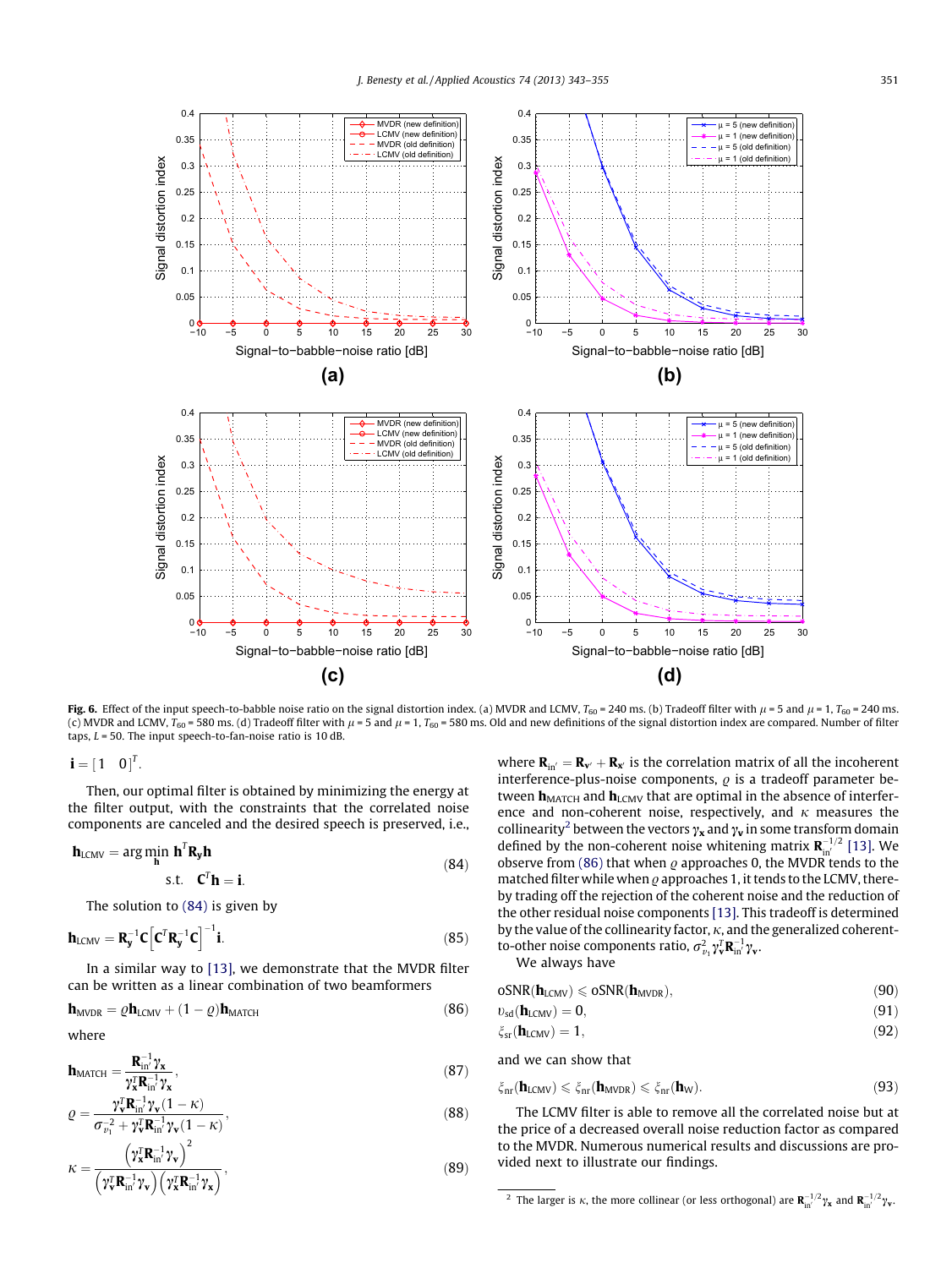<span id="page-9-0"></span>

Fig. 7. Effect of the input speech-to-babble noise ratio on the noise reduction factor. (a) MVDR and LCMV,  $T_{60} = 240$  ms. (b) Tradeoff filter with  $\mu = 5$  and  $\mu = 1$ ,  $T_{60} = 240$  ms. (c) MVDR and LCMV,  $T_{60}$  = 580 ms. (d) Tradeoff filter with  $\mu$  = 5 and  $\mu$  = 1,  $T_{60}$  = 580 ms. Old and new definitions of the noise reduction factor are compared. The number of filter taps is  $L = 50$ . The input speech-to-fan-noise ratio is 10 dB.

#### 6. Experimental results

In our setup, we have several channel impulse responses that were measured at the Bell-Labs varechoic chamber which measures 6700 mm long by 6100 mm wide by 2900 mm high. A linear array of four microphone elements, uniformly located from (2437,500,1400) to (2737,500,1400), is used. The impulse responses were measured for two source locations: the first one is  $S_1$  = (1337, 1938, 1600) while the second is  $S_2$  = (3337, 1938, 1600). We investigate two reverberation conditions with the reverberation conditions  $T_{60}$  = 240 ms and  $T_{60}$  = 580 ms, respectively. The target speaker is assumed to be located at  $S_1$  and generating a 12-s-long female speech (8 kHz sampling frequency). A babble noise is added to the noise-free observations. Since we do not have actual multichannel recordings of the babble noise, we take some segments of this signal from the Noisex database [\[22\]](#page-12-0) and overlap them to each of the noise-free microphone signals. The resulting noise has less spatial coherence than actual recordings and its removal may, consequently, be more challenging. A source located at  $S<sub>2</sub>$  and generating a ventilation signal (recorded fan noise from [\[23\]](#page-12-0)) is also included in the model. We tested several input SNR values as indicated in the figures below.

In order to implement all the filters studied in this paper, accurate estimates of the noise and noisy data correlation matrices  $\mathbf{R}_{v}$ and  $\mathbf{R}_{v}$  are required. The noise-free correlation matrix,  $\mathbf{R}_{x}$ , can be retrieved using both matrices and the property of independence

between the noise and desired signal. Subsequently, the speech steering vector  $\gamma_x$  is formed using the entries of  $\mathbf{R}_x$  as described in Section [3](#page-1-0). To implement the LCMV defined in [\(85\),](#page-8-0) the noise steering vector  $\gamma_{\bf v}$  needs to be estimated. This is achieved using the definition of  $\gamma_v$  and the estimate of  $\mathbf{R}_v$ . In contrast to  $\mathbf{R}_y$  that can be continuously estimated from the microphone observations, the estimation of  $\mathbf{R}_{v}$  requires a voice activity detector (VAD) in practice. The performance of all investigated filters could vary depending on the performance of the VAD. However, we keep the investigation of the effect of VAD accuracy out of the scope of this paper due to space constraint since we are rather interested in investigating the fundamental limits of the multichannel noise reduction methods described in Section [5.](#page-2-0) Consequently, we assume the knowledge of the noise samples at every time instant,  $k$ , as in some other previous contributions including  $[4,7]$ . The statistics estimation and filtering are performed using batch processing with 256 ms-length windows and an overlap rate of 75% between consecutive frames.

For completeness, we investigate the performance of the tradeoff filter for three conditions:  $\mu$  = 5, 1, and 0. Recall that  $\mu$  = 0 corresponds to the MVDR and  $\mu = 1$  corresponds to the traditional multichannel Wiener filter. We also include comparisons to the LCMV beamformer. All the multichannel filters investigated in this paper are obtained by optimizing second-order-statistics-based criteria. Hence, using second-order-statistics-based metrics to evaluate their performance is the most natural and intuitive way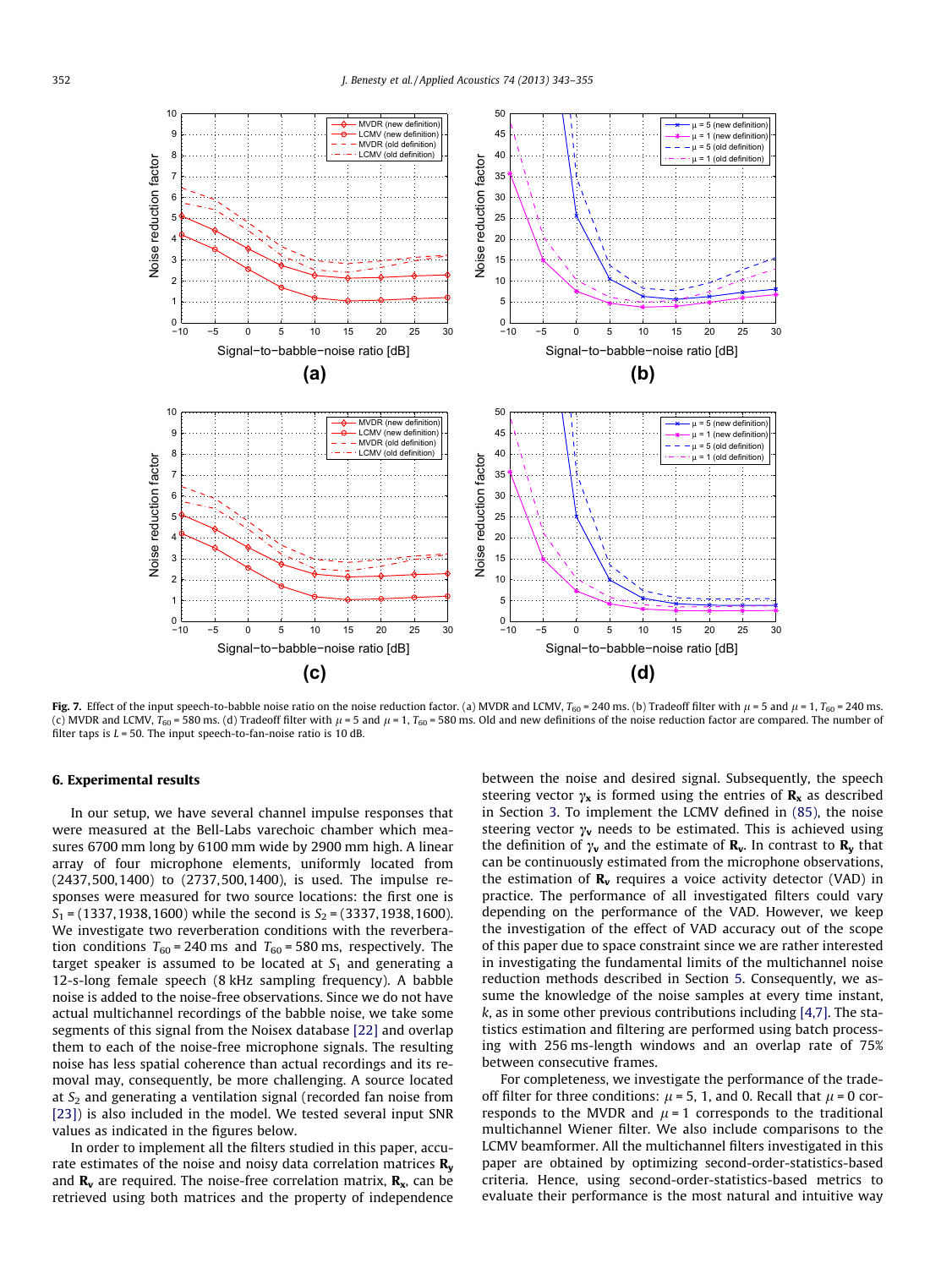<span id="page-10-0"></span>

Fig. 8. Effect of the input speech-to-babble noise ratio on the output SNR. (a) MVDR and LCMV,  $T_{60} = 240$  ms. (b) Tradeoff filter with  $\mu$  = 5 and  $\mu$  = 1,  $T_{60} = 240$  ms. (c) MVDR and LCMV,  $T_{60}$  = 580 ms. (d) Tradeoff filter with  $\mu$  = 5 and  $\mu$  = 1,  $T_{60}$  = 580 ms. Old and new definitions of the output SNR are compared. The number of filter taps is  $L$  = 50. The input speech-to-fan-noise ratio is 10 dB.

to comprehend their functioning. In particular, the noise reduction factor, signal distortion index and output SNR are used for performance evaluation here. To demonstrate the relevance of the new definitions of our metrics in Section [4](#page-2-0), we compare them to the old definitions where the interference (as described in Section [3\)](#page-1-0) is included in the desired signal part (see [\[14\]](#page-12-0) for details). It is known that the perceptual evaluation of speech quality (PESQ) measure is well correlated to the human perception. Therefore, we include it in our evaluations. Precisely, we measure the PESQ between the reference clean signal  $x_1(k)$  and the overall filtered speech signal  $x_f(k) = \mathbf{h}^T \mathbf{x}(k)$  defined in [\(7\)](#page-1-0) and we contrast it to the PESQ measure between  $x_1(k)$  and the newly defined filtered desired signal  $x_{\text{fd}}(k)$  =  $\mathbf{h}^T\mathbf{x}_{\text{d}}(k)$  in [\(8\).](#page-1-0) The results are first presented for a variable number of filter taps at a constant overall input SNR (the speech-to-babble-noise ratio and the speech-to-fan-noise ratio are both equal to 10 dB). Afterwards, we fix the number of taps and see the effect of the signal-to-babble-noise ratio for a given speech-to $fan-noise ratio.<sup>3</sup>$ 

[Figs. 1–3](#page-3-0) show the effect of the number of taps on the signal distortion index, noise reduction factor, and SNR at the output of the investigated filter in the two reverberation conditions described above. By observing the newly defined performance measures (denoted as new definitions on the legends of the figures), we first notice that by increasing the number of taps, all filters achieve more noise reduction and higher output SNR. In addition, a decreasing signal distortion is observed at the output of the tradeoff filter with  $\mu$  > 0. These gains come at the price of an increasing complexity since the noise and noisy data matrices are  $NL \times NL$  dimensional. A careful choice of the number of filter taps seems to be required depending on the expected performance and complexity of the noise reduction algorithm. Furthermore, we notice that as the tradeoff parameter increases from 1 to 5, more noise reduction and signal distortion are obtained at the output of the tradeoff filter. Comparing the subplots in (b) and (d) to those in (a) and (c) from [Figs. 1 and 2](#page-3-0), respectively, we see that the MVDR does not distort the desired signal but achieves less noise reduction than the Wiener filter. These results agree with the theoretical analysis in Section [5](#page-2-0). The LCMV does not distort the desired signal as well, but it achieves the lowest values of noise reduction factor; even lower than 1, which means that the total noise at its output was amplified. The latter result is also confirmed by our analysis following the relationship between the MVDR and LCMV in [\(86\).](#page-8-0) As for the output SNR, we expect from our analysis in Section [5](#page-2-0) that its values would be the same for the tradeoff filter regardless of  $\mu$ . The plots in [Fig. 3](#page-5-0) do not perfectly agree with our theoretical findings. To explain this mismatch, recall that in all our analysis, we assumed the coexistence of the desired speech signal and noise at every time instant. This assumption is not always valid for speech which is known to be non-stationary and its energy may frequently decay to zero. In noise-only frames, the filters corresponding to  $\mu$  > 0 attenuate all their outputs to 0 while the MVDR

<sup>3</sup> Similar observations can be made for a varying speech-to-fan-noise ratio and constant signal-to-babble-noise ratio.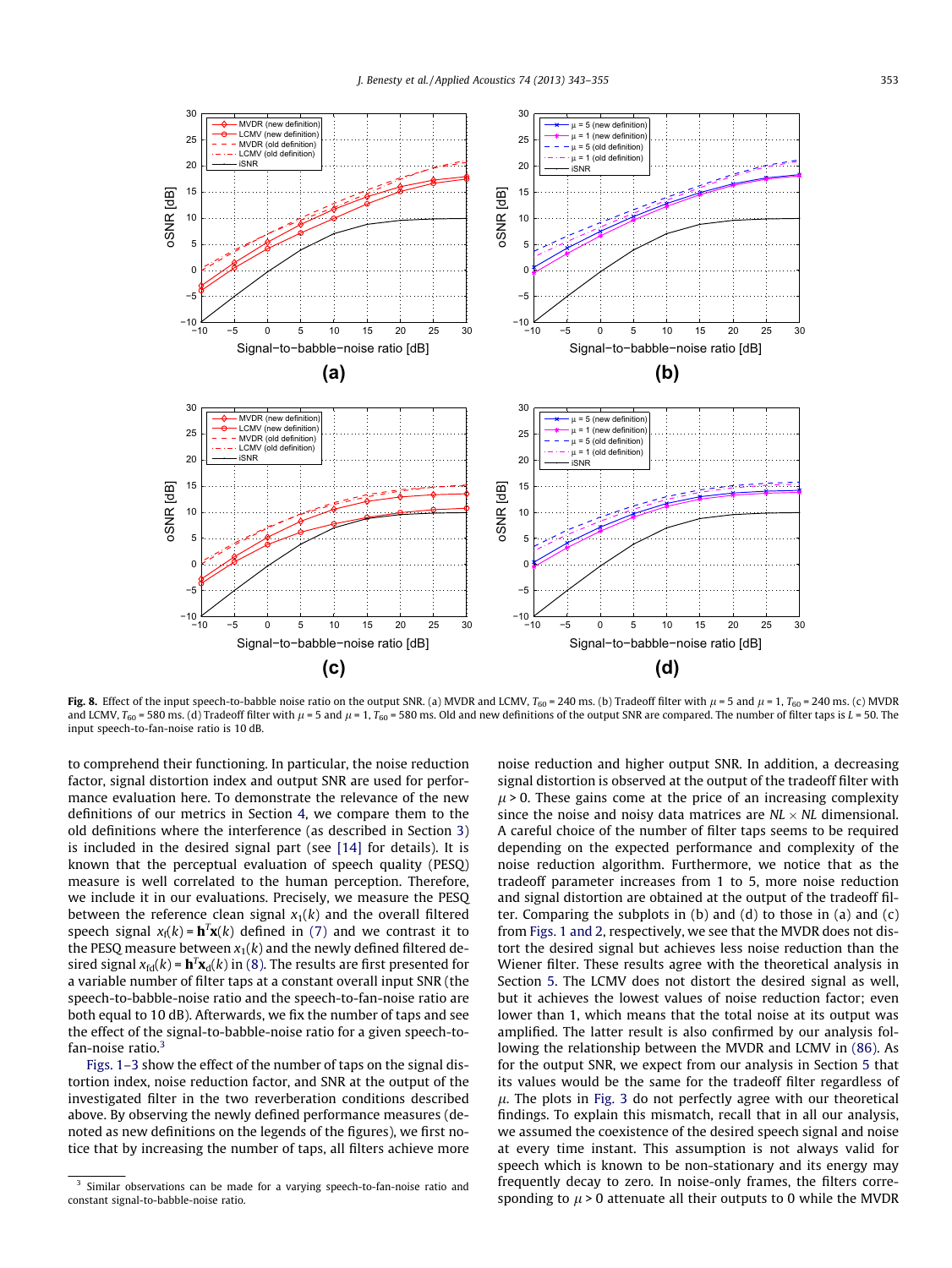<span id="page-11-0"></span>

Fig. 9. Effect of the input speech-to-babble noise ratio on the PESQ measure between  $x_1(k)$  and the filtered signal. (a) MVDR and LCMV,  $T_{60} = 240$  ms. (b) Tradeoff filter with  $\mu$  = 5 and  $\mu$  = 1, T<sub>60</sub> = 240 ms. (c) MVDR and LCMV, T<sub>60</sub> = 580 ms. (d) Tradeoff filter with  $\mu$  = 5 and  $\mu$  = 1, T<sub>60</sub> = 580 ms. Old and new definitions of the signal distortion index are compared. The number of filter taps is  $L = 50$ . The input speech-to-fan-noise ratio is 10 dB.

is regularized enough and does not suppress all signals in these frames. Besides, it can be empirically verified that when increasing  $\mu$ , the tradeoff filter becomes more aggressive in terms of signals suppression when the speech energy decays. Hence, less noise reduction is achieved by the MVDR followed by the Wiener filter in noise-only frames. This translates into larger SNR gains of the tradeoff filter with  $\mu$  = 5 as compared to the multichannel Wiener filter and MVDR. The LCMV can dramatically deteriorate the SNR especially when the reverberation level is relatively high as shown in [Fig. 3](#page-5-0)c for small number of taps (less than 40).

A fundamental result has to be emphasized in [Figs. 1–3.](#page-3-0) In fact, there is a clear discrepancy between the old and new definitions of the three performance measures. For a given filter, the old metrics indicate larger noise reduction, output SNR, and signal distortion values than their new counterparts. This discrepancy is caused by the interference in the filtered speech signal which is traditionally included in the desired signal part. The behavior of the LCMV evaluated by both types of measures in [Figs. 1–3](#page-3-0) provides an additional illustration of the relevance of the new definitions of the performance measures: the old performance metrics show that this beamformer significantly distorts the desired signal even though it is defined to be distortionless.

[Fig. 4](#page-6-0) depicts the residual interference and the desired signal parts at the output of the multichannel Wiener filter when  $L = 50$ . The interference level is remarkably lower than the desired signal, but taking it into account substantially alters the expected performance of the filters. Including the interference in the definition of the desired signal is certainly not correct since both components are, by definition, orthogonal. The relevance of the new decomposition is further illustrated from the perceptional point of view in [Fig. 5](#page-7-0). Indeed, the fact that the MVDR and LCMV are inherently distortionless is well confirmed by the new definition of the desired signal part (their corresponding PESQ values are equal to 4.5 regardless of the filter length) in contrast to the old definition that considers the interference to be part of the desired signal and results in lower PESQ values. Larger PESQ values are also observed at the output of the tradeoff filter with  $\mu$  = 1 and 5 when using the new definition of the desired signal part in the filtered speech.

[Figs. 6–8](#page-8-0) depict the effect of the variations of the babble noise level on the performance of the four filters for both reverberation conditions. We fix the level of the desired signal and the fan noise as in the previous simulations and change the desired signal-tobabble-noise ratio. A clear decrease of the signal distortion index is observed for the tradeoff filter with  $\mu$  = 1 and 5. The signal distortion at the output of the tradeoff filter with  $\mu$  > 0 is mainly due to the (spatially) non-coherent noise components associated with the babble noise. $4$  The signal distortion at the output of the

<sup>&</sup>lt;sup>4</sup> The fan noise is more coherent than the babble noise across the sensors. It is known that if only the coherent signals overlap, perfect separation (with no distortion) is theoretically achievable since we have more microphones than sources.